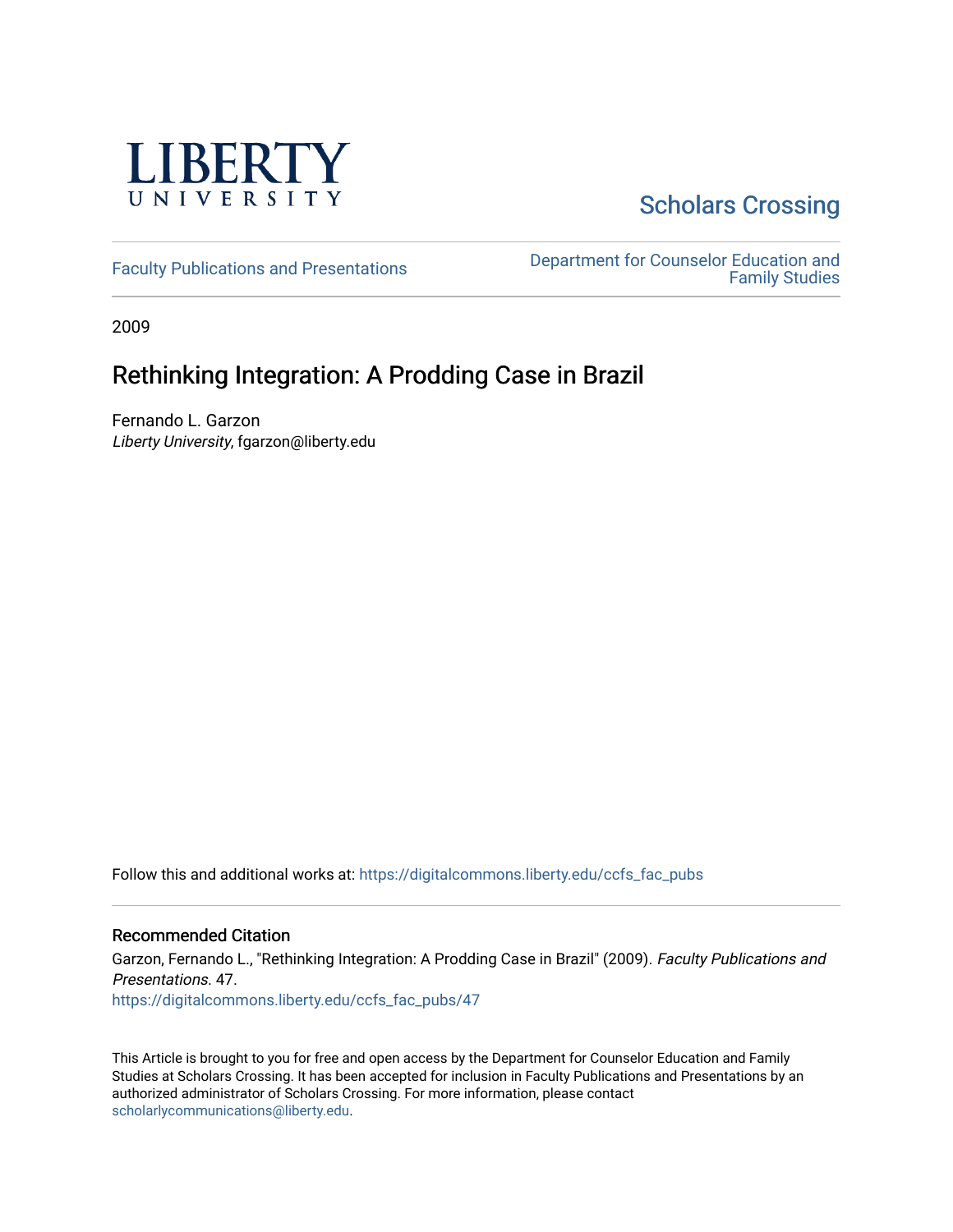# **CASE STUDIES**

### **Rethinking Integration: A Prodding Case in Brazil** *Fernando Garzon*

*Liberty University*

I like integration—as long as I can apply the concept clinically on my own terms. These include having resources available that modern science affords: Psychiatric consultations, medical evaluations, and quality inpatient services. Such go hand-in-hand with my Christian cognitive behavioral integration approach. I see all of these together as gifts from God to help people. Multicultural cases, however, can challenge my typical integration approaches and standard clinical practices. This especially occurs when I am outside my familiar U.S. practice setting, as was the case with Lucia, a 32-year-old woman I met while attending a week-long emotional healing conference in Sao Paulo, Brazil, conducted by Neil Anderson (Freedom in Christ Ministries). Dr. Anderson gave me permission to accompany him on this trip in order to participate in the conference and make qualitative research observations.

Before introducing Lucia, it's appropriate to take a look first at the conference itself. Briefly, Dr. Anderson's conference revolved around two of his written works, *Victory Over the Darkness* (1990a, revised 2000a) and *The Bondage Breaker* (1990b, revised 2000b). These works focus on God's acceptance and the role of the world, flesh, and the devil (I Jn 2:16; Gal. 5:19-21; Eph. 6:12) in cultivating secular values instead of Christian values. Anderson espouses the development of a positive self-identity through understanding Christ's love for us, and encourages the utilization of sacred text passages to cognitively restructure maladaptive self-perceptions. Teaching sessions and worship sessions alternated throughout the conference. Participants included three hundred ministers and their spouses, primarily indigenous to Brazil. Individual "discipleship counseling" appointments were available to those needing more intensive ministry (Anderson, 2003). These appointments generally lasted 4-8 hours and utilized Anderson's structured Steps to Freedom in Christ approach (Steps or Steps to Freedom) found in the above works. The Steps have some features similar to the historical prayer of examen (cf., Foster, 1992, pp. 27-36). They involve confession, renunciation, prayers of repentance, and the utilization of sacred text passages from the Bible to affirm God's forgiveness and love. Further description will be found in Lucia's intervention details below. Of course, Lucia is a pseudonym, and the identifying demographic information has been altered to protect her confidentiality.

## **The Client**

Lucia was a 32-year-old married enculturated Brazilian woman with 2 male children (7 and 9 years old). Since she did not speak English, a translator with a bicultural Brazilian/United States background assisted her treatment. As is common in developing countries, the translator had little formal psychological training. I spent about 45 minutes orienting him to the psychological interview process to make the session more productive. Clearly, much more training time and a female translator would have been optimal; however, Lucia's crisis condition precluded postponing the session for further preparation.

Lucia described Major Depression and panic attack symptoms. These lasted over the last 2 years, worsening during the last 6 months to the point of mood congruent auditory hallucinations. The voices focused on condemnatory and worthlessness themes and she described them as now occurring constantly. It should be noted that the translation process may have impacted the accurate assessment of the extent of these auditory hallucinations. However, Lucia displayed no looseness of associations, disorganized speech or bizarre behaviors suggestive of Schizophrenia. Agoraphobic symptoms also had emerged in the last six months.

Lucia's history provided clinical clues to her condition. She was raised and currently lives in the same small subtropical town as her relatives, about 10 hours from Sao Paulo. Her parents were

Liberty University does not officially endorse Freedom in Christ Ministries. Rather, it supports the theological and scientific examination of this and other Christian approaches. Correspondence regarding this article should be addressed to Fernando Garzon, PsyD., Center for Counseling and Family Studies, Liberty University, 1971 University Blvd., Lynchburgh, VA 24502; fgarzon@liberty.edu.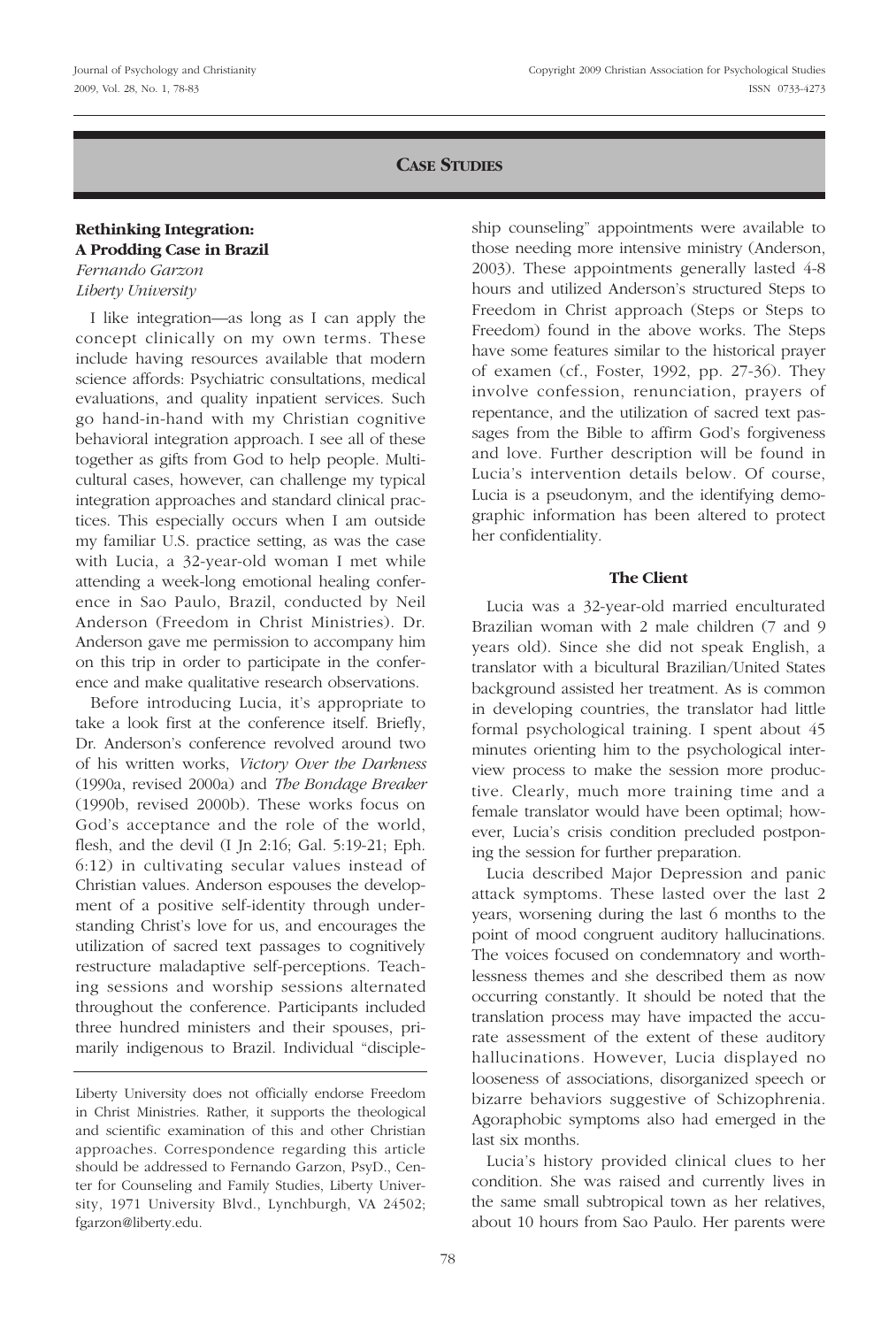still alive and married, and she described their socio-economic status as poor to lower middle class. While she was growing up, she perceived her father as harsh and critical but non-abusive, and her mother as consoling.

Over the last two years, Lucia felt increasingly neglected by her husband. She reported him spending less time with her and felt he was more focused on his small but growing lumber business than on the family. Arguments erupted. No resolutions ensued. Lucia's hopelessness grew.

From the beginning of their marriage, the couple had been actively involved in a small conservative evangelical church. Lucia became a born again Christian when she was a teenager, and met her husband in church. During the first eight years, Lucia believed her marriage was fine. The last two years of fighting though have taken their toll. To cope, Lucia spent time with her cousins, read her Bible, and attended more to her children. Yet the arguments and her husband's withdrawal continued. She wondered what was happening. As is common in her culture, she began questioning whether someone had put a curse on her. Lucia believed a neighbor with whom she had been having several disputes may have been responsible. In my assessment of this belief, the boundary between cultural conceptualization and delusional thinking became clearer as she acknowledged that someone else could have put a curse on her or her dilemma could have been coming from another source.

Not knowing how to utilize her Christian faith to address this fear of a curse, Lucia decided to visit a Macumba practitioner six months prior to the conference. Macumba practitioners in Brazil are similar to black magic witch doctors in other cultures. While Lucia's decision may seem surprising to many western Christians, syncretistic coping patterns occur in many cultures when the formalized religious system (such as Roman Catholicism or Evangelical Christianity, for example) does not appear to have a remedy for a culturally defined problem (Hiebert, Shaw, & Tienou, 1999).

In a midnight ceremony, the Macumba practitioner spread fecal material over Lucia's body, placed her in a partially dug grave, and poured a solution on her that had been made from native Brazilian plants. After an incantation, he lifted her out of the grave and told her the curse would be completely broken off if she returned for the second part of the ceremony the next week and gave him the equivalent of \$500.

The ceremony itself greatly frightened Lucia. Her anxiety and panic attacks increased. Indeed, she began feeling very guilty for pursuing black magic as a potential solution to her dilemma. She reported that shortly after the ceremony she began experiencing the condemnatory auditory hallucinations.

#### **Case Conceptualization**

I attempted to understand Lucia's symptoms from a cognitive biopsychosocial perspective. For example, her distal and current stressors likely triggered a previously dormant biological vulnerability to panic attacks and depression. Regarding social context, her on-going marital distress led to internalized anger and depressogenic cognitions around themes of rejection and worthlessness. Lucia's unsuccessful attempt to cope with her situation by utilizing her Christian faith produced further depressive cognitions about herself, the future, and her world. Finally, her latest coping attempt, seeing a Macumba practitioner, exposed her to spiritual deception and produced great guilt and anxiety. The experience may have left her vulnerable to the condemnatory auditory hallucinations she now experienced. She not only feels disconnected from her husband, but now faces a spiritual crisis as well.

Lucia noted many questions from the crisis: Has God rejected me for seeking a black magic resolution to my problems? Am I going to live under a curse the remainder of my life? Does my faith [evangelical Christianity] contain any interventions that may be of help to resolve my spiritual and marital crisis?

#### **Treatment Justification**

Lucia's crisis also contained questions for me: Am I culturally competent for this case? How do I handle the lack of access to psychiatrists, psychotropic medications, and quality inpatient facilities as potential resources for Lucia? Normally, these are critical components I consider in developing treatment plans for psychotic symptoms such as auditory hallucinations. Are my typical Christian cognitive behavioral strategies adequate for her case? Clearly, my normal integration methods needed examination in this very different cultural context.

One aspect of the context was the seminar setting itself. Lucia came to the conference expecting to receive individual ministry consistent with Neil Anderson's approach rather than western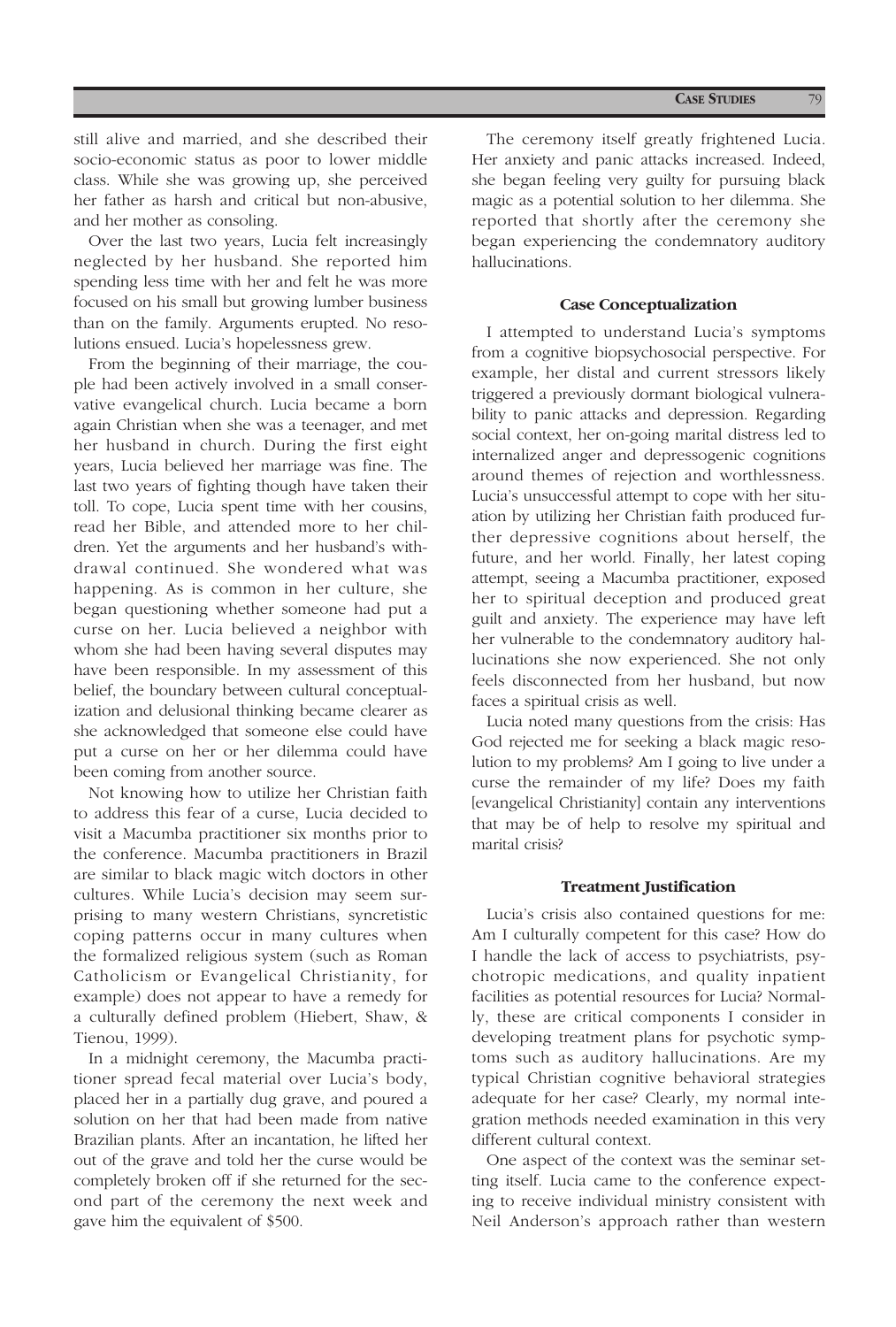psychotherapy or psychiatric medications. Would I be imposing my cultural values on her if I simply shelved Anderson's approach?

Further, I recognized some overlap between Anderson's principles of ministry and my typical Christian cognitive approach. The Steps would encourage restructuring of some of Lucia's depressive cognitions (for example, cognitions about God rejecting her and a hopeless future) and would also invite her to recognize her anger at her husband. With her permission, I decided to administer portions of the Steps to Freedom as a starting point and carefully assess the outcome. As intonated in the above, had I additional clinical resources, the treatment plan likely would have been quite different.

#### **Interventions**

Treatment occurred in one intensive 7-hour session. An informal intake, portions of the Steps to Freedom, and a marital consultation comprised the interventions. In the Steps to Freedom, I focused on the portions most pertinent to Lucia's situation. These included step 1 (renunciation of occult involvement), step 3 (forgiveness), and part of step 6 (the section on wrong sexual use of the body). Breaks were taken approximately every hour.

In step one, Lucia made a detailed list of all the folk religion and occult practices in which she had previously participated. She endorsed several other folk religion rituals from earlier years of her life. After making this list, Lucia asked God's forgiveness for these activities and renounced each one individually. She appeared to experience a great sense of relief from her guilt following the activity.

Step three (forgiveness) followed. Lucia asked the Lord to bring to her mind everyone against whom she was holding an offense. In accordance with the step, rather than saying a blanket prayer to release these wounds, Lucia described the offenses in detail and how they made her feel about herself. Injuries with her parents, other relatives, and her husband came to mind. Much affect was displayed as she released these to God. Lucia also confessed anger at God over some of the things that had happened to her and, later, anger at herself over some of her choices. She was able to reconcile with God and to forgive herself. Some unanticipated history also emerged. In another coping attempt, Lucia confessed to having a brief extra-marital affair.

Given the affair, the step which focuses on sexual sin areas (step six) followed naturally. Lucia confessed the wrong usage of her body, asked the Lord to cleanse her of any harmful effects from this experience, and rededicated her body as God's holy temple. As the prayer ended the last portion of the Steps intervention for Lucia, she expressed a sense of God's forgiveness and restoration.

I debriefed with Lucia about her experience. She felt a great sense of emotional relief, reconnection with God, and renewed hope. She also reported the auditory hallucinations had stopped. While it was unclear at which point in the ministry session this occurred, I chose to focus on continuing her brief treatment rather than lose time in such an assessment. Lucia consented to meet with her spouse.

In the meeting, her husband, a tall medium stature bearded man, appeared open. Through the translator, we discussed "time with family" as a significant issue and did some problemsolving. I suggested marital counseling might also be helpful; however, this was done very delicately. I framed the counseling more as "consultations" to help Lucia than therapy sessions (something that would be very threatening to the typical enculturated Brazilian male). Neither of them knew of any potential resources in their area. No mention was made to the husband of the marital affair, given the lack of treatment time to process this issue. We all agreed to look for marital counseling resources during the remainder of the conference.

Two days later, I briefly saw Lucia again. Her affect was noticeably brighter, she appeared relaxed, and the circles underneath her eyes were gone. She smiled often, and reported sleeping well the last two nights. No panic attacks or auditory hallucinations had recurred. Her husband likewise noted great improvement. Though encouraged by these reports, the lack of marital and individual follow-up continued to concern me. I eventually met a Christian psychologist as well as a pastor of a local Christian emotional healing ministry at the conference. They both introduced themselves to Lucia and agreed to continue working with her. They gave her their contact information. Five days after our intensive treatment appointment, I met again with Lucia and her husband and they continued to report no return of symptoms.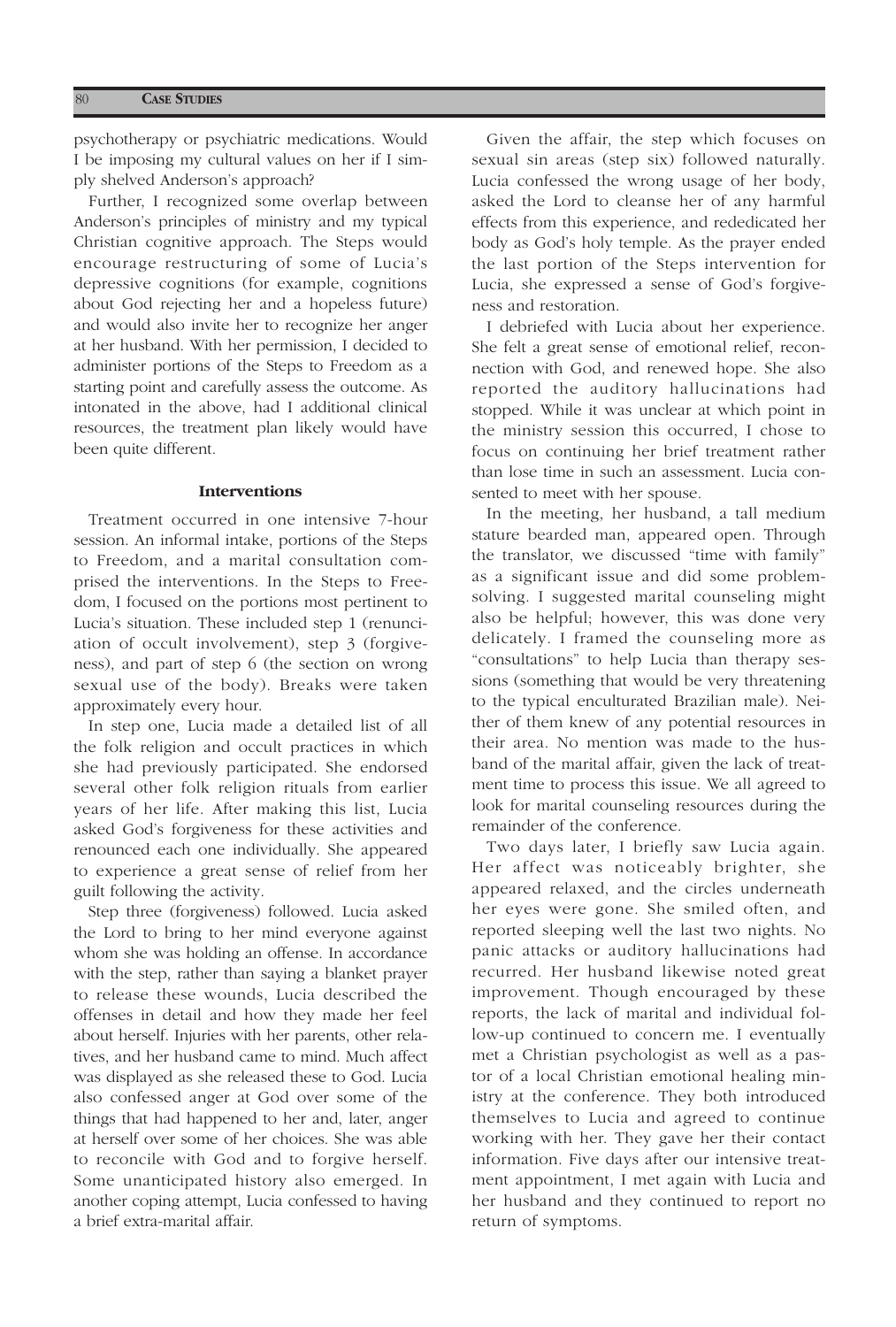#### **Discussion**

Many issues worthy of debate emerge from Lucia's case. Theologians, culturally competent therapists, and medical researchers all would examine this case report with enriching critique and commentary. Accordingly, I will attempt to pose the primary questions that might emerge from such an interdisciplinary roundtable discussion while acknowledging that I am not necessarily an expert in all the issues raised.

#### *Questions Theologians Might Have*

I imagine the theologians sitting at the table would be focused on Lucia's faith status and the role of the demonic in her life. Specifically, was Lucia truly a Christian before she went through the Steps to Freedom? This question matters because she may have been experiencing significant demonic oppression. Her syncretistic practice of seeking out a Macumba practitioner, along with her resentment towards her husband, may have exposed her to this vulnerability (Bufford, 1988).

Some theologians at the table would argue that Lucia's behavior demonstrates she did not have saving faith prior to the Steps. They would assert that a Christian cannot have a demon, and that Lucia only became a true Christian when she repented of her folk religion practices. Others would object, saying she was indeed a Christian and exposed herself to demonic *oppression* through her sinful behavior but not *possession*. Oppression implies influence but not the complete control intonated in possession. The debate will be noted here but certainly not resolved. See Dickason (1987) for examples of the arguments and Boyd (1997) for more in-depth theological context.

Some liberal theologians at the table hearing this exchange might become squeamish. They have relegated demons to a past that they believe now has been "demythologized" a la Bultmann (1952). The facts of this case would create significant cognitive dissonance for them. Indeed, I imagine them listening intently to the questions medical researchers would have later.

## *Questions Culturally Competent Therapists Might Have*

Psychologists and counselors are both now ethically mandated to practice religiously and culturally sensitive treatment as a component of diversity (APA Ethical Standard 1.08 and ACA standard A.2.c). At the table they would be considering whether this was done for Lucia. Her case illustrates the challenges of developing truly sensitive approaches, especially in circumstances where the client's worldview may vary widely from the practicing clinician's. In the discussion, the difference between Lucia's Brazilian cultural norms and western psychological norms I had been trained in would carefully be explored. From Lucia's perspective, demons, black magic, and curses were real problems to be dealt with versus being interpreted as abnormal delusional fantasies to be analyzed or medicated. The prayers of confession and renunciation in Step 1 seemed to resolve her concerns rapidly in these matters in a way in which other interventions I normally use may not have. Perhaps Anderson's intervention style was more consistent with the cultural norms and expectations that Lucia had for what might be a reasonable treatment to resolve such issues, and this facilitated the outcome.

The therapists might also explore the forgiveness step further. It appeared equally important in helping Lucia. She was able to release her anger at her parents and her husband for offenses against her, while also forgiving herself and reconciling with God. The intervention's utilization of sacred text passages to affirm God's forgiveness and build a positive identity fit with Lucia's religious expectations that Christianity would have resources to help her combat her depressogenic cognitions. My therapist friends also would point out that part of the forgiveness intervention's success related to Lucia's personal characteristics. She was able to process painful negative affect fully. Other clients may have been more defended against such emotions. The therapists would agree with me that Lucia's lack of features commonly found in Schizophrenia and severe dissociative disorders also helped the outcome.

At some point, the theologians would interrupt our discourse and maintain the important role of the Holy Spirit in Lucia's outcome. We would concur, and clarify that our observations do not denigrate the role of the Holy Spirit in the outcome; rather, the observations merely help us understand some of the mechanisms God may have used without implying they were exhaustive.

The therapists and theologians might continue their discussion examining the step dealing with sexual sin. It contained something I had never seen in integration therapies. Most Christian clinicians would endeavor to address Lucia's guilt over the marital affair, but the petition for spiritual restoration of the body was a novel approach to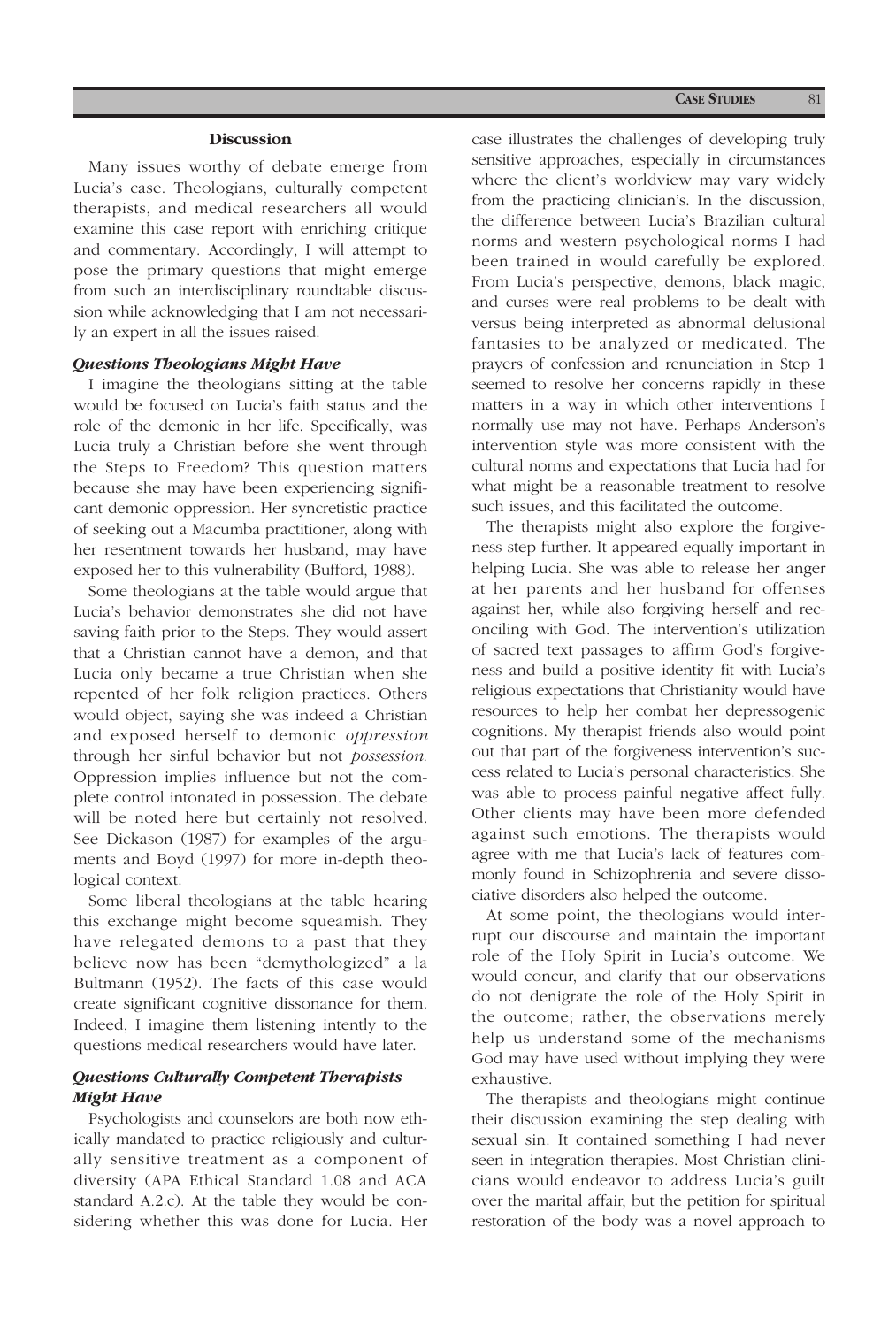me. Lucia showed great relief from guilt when this step was completed. The therapists might reason that the intervention was religiously and culturally congruent with Lucia's background, which aided the response, while the theologians would explore with us the hermeneutical interpretation of New Testament passages that Anderson uses as a rationale for this strategy.

Finally, the therapists might ask me if Lucia portrayed any characteristics consistent with a client who might have reported a resolution to her symptoms simply to please the treating clinician. Lucia's more relaxed physical appearance following the intervention, the absence of dark circles under her eyes later in the week, and her husband's report of improvement later in the week would appear to support a true symptom remission.

### *Questions Medical Researchers Might Have*

The medical researchers at the table would focus on the case study design. Was the design sound? Is a 1-week outcome analysis sufficient? Lucia's case did not have pre and post outcomes measures, a recommended 6-month follow-up testing, and no control group cases for comparison. Certainly, the doctors would insist, her case is not something scientifically sound enough to build a theory.

I would readily agree with the researchers on these points. Indeed, this was a naturalistic setting and the case study itself was serendipitous. One week's worth of qualitative follow-up is not sufficient to insure there would not have been a relapse. Indeed, Anderson himself warns that one must not consider the Steps a final treatment but rather that each person should seek sufficient spiritual and emotional support to maintain their freedom (Anderson & Miller, 1999; Anderson, 2003). He recommends attending a healthy church, continuing to grow through fellowship and Bible study, support groups, and Christian counseling as needed (Anderson, Zuehlke, & Zuehlke, 2000). He likely would agree that marital counseling as a follow-up is important in maintaining Lucia's outcome. If Lucia's husband returns to his behavioral pattern and she does not have such supports, she could relapse.

Even with these caveats, the observed 1-week outcome of the case went heavily against my own empirically-based theoretical predictions. For at least 7 days, the auditory hallucinations stopped, Lucia slept well, and she had renewed hope in her marriage.

The researchers' next question would focus on the interpretation of this outcome. Could Lucia's improvement be accounted for by placebo effects? Perhaps. Yet, what have we actually said in simply labeling a process "placebo" without understanding its underlying mechanism? If Lucia's faith and expectancy alone were powerful enough to stop auditory hallucinations, then we certainly need to understand the underlying mechanism much more fully rather than simply consoling ourselves by attaching this label. Researchers from a variety of disciplines are increasingly recognizing the power of expectancy and are beginning to search for underlying mechanisms involved in placebo effects (e.g., Harrington, 1997).

Even with this possibility, I could not allow my medical researcher colleagues to dismiss Lucia's outcome out of hand in this way. Ending here basically denigrates the role of empirical investigation. My culturally encapsulated scientific ideas might be preserved, but at the expense of my intellectual honesty. Lucia rapidly and dramatically improved. I cannot account for this so smugly.

Consequently, I have begun digging further, using empirical methods. Preliminary research on the Freedom in Christ model has started (e.g., Garzon, Garver, Kleinschuster, Tan, & Hill, 2001; Anderson, Garzon, & King, 2002; Hurst, Williams, King, & Viken, in press). While not focused on clients with psychotic symptoms, the results thus far appear positive. The studies have methodological limitations inherent in most exploratory research, but their findings suggest that higher quality designs, such as randomized control group studies, are warranted. Perhaps the medical researchers and I will have more to talk about sometime in the future.

#### **Conclusion**

Lucia's case challenged me in many ways. I now find myself questioning my automatic clinical responses to cases which may need psychiatric consultation. My western-based, culturally bound views may not be as comprehensive or adequate as I had previously assumed. Certainly, I will continue to use psychiatric referrals and Christian cognitive therapy, but I now have an even greater appreciation for the complex interaction between client characteristics, cultural background, diagnostic issues, and my own experiential background in determining a case outcome.

Equally important, I find myself challenged to rethink integration. Perhaps more is available to